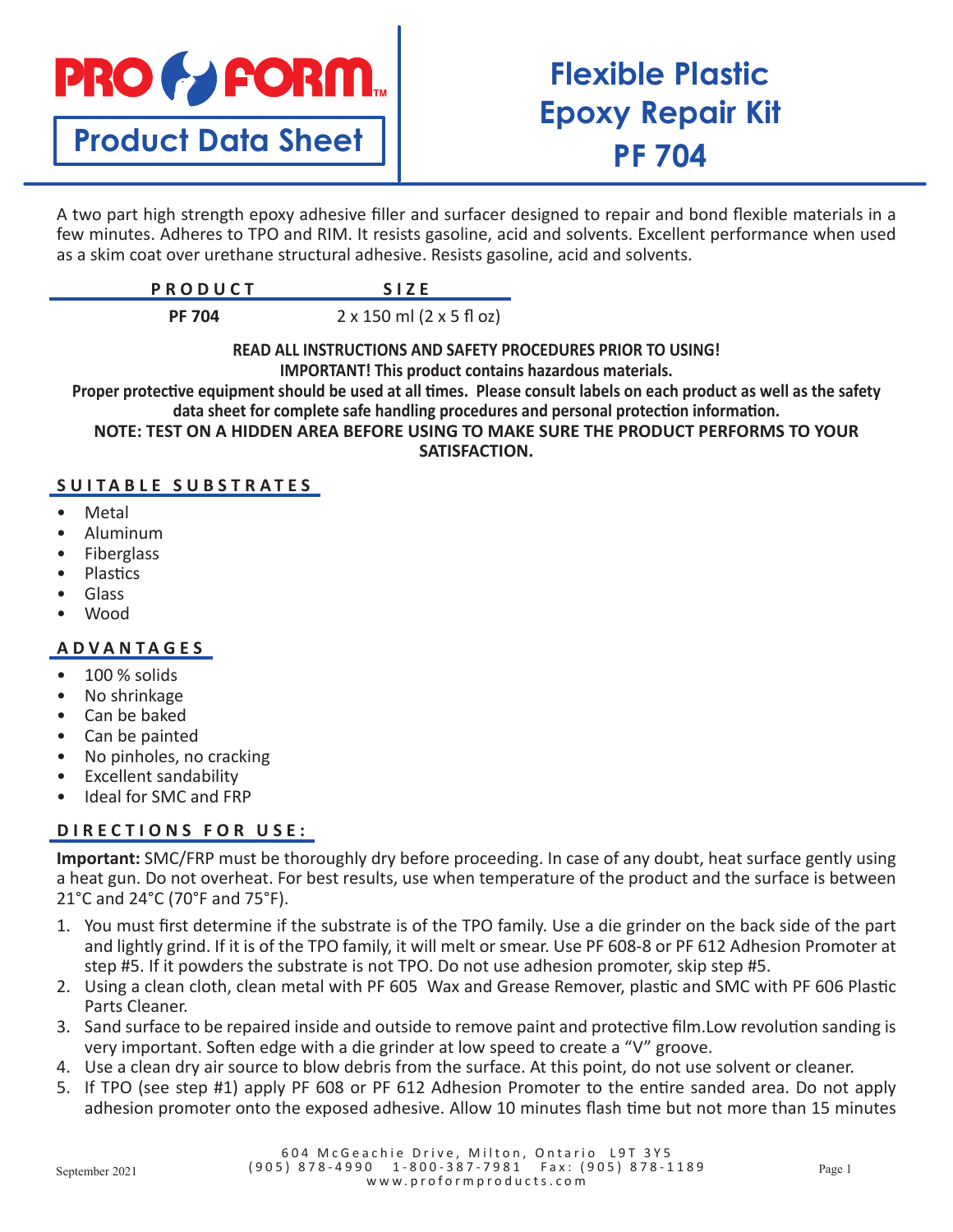

**Product Data Sheet**

# **Flexible Plastic Epoxy Repair Kit PF 704**

before you proceed with the repair.

- 6. If needed, you can reinforce material by using PF 920 Nylon Reinforcing Tape or Structural Backing Patch.
- 7. On a non contaminated mixing board, squeeze equal beads of part A and part B. Mix thoroughly until mixture is colour consistent.
- 8. Apply a first thin coat of 2 part epoxy. Use a plastic spreader to even the product. Let dry for 15 minutes. Sand with 80 grit sandpaper at low speed to remove the glossy film. Continue building the subsequent coats until repair is complete. Make sure to let each coat dry for 15 to 20 minutes before re-coating.
- 9. Let dry completely (approximately 20 minutes).
- 10. Sand with an 80 grit sandpaper (low speed). Let dry another 20 minutes.
- 11. Finish sanding with 180 grit paper then 280 grit and finish with 320 grit sandpaper.
- 12. Use a clean dry air source to blow debris from the surface.

13. You can now proceed to prime the surface with a high quality non-lacquer based primer.

#### **Note:**

- Sanding and grinding at low speed will prevent plastic from hardening due to oil loss.
- Under normal shop conditions, this product can be sanded in 15 to 20 minutes and painted in 45 minutes. Full cure of the repair could take as long as 24 hours.
- All drying times refer to shop temperature of 25°C (77°F) / 50° humidity. Drying of this product can be accelerated with heat.

|                            | PF 704 Part A                                       | PF 704 Part B                         |
|----------------------------|-----------------------------------------------------|---------------------------------------|
| <b>Physical State</b>      | Paste                                               | Paste                                 |
| Color:                     | Blue                                                | Light grey                            |
| Odour:                     | Sweet odour                                         | Sweet odour                           |
| Solubility:                | 2.82%                                               | Insoluble                             |
| Flash point:               | $>149^{\circ}$ C ( $>300.2^{\circ}$ F) (Closed cup) | $>93^{\circ}$ C ( $>199.4^{\circ}$ F) |
| Auto ignition temperature: | Not available                                       | Not available                         |

## **TECHNICAL DATA:**

### **PRECAUTIONARY INFORMATION**

Refer to product label and Safety Data Sheet for health and safety information before using this product.

#### **SAFETY CONSIDERATION**

Safety Data Sheets are available at www.proformproducts.com or upon request at info@proformproducts.com. These are provided to help our customers satisfy their own handling, safety and disposal needs, and those required by local applicable health and safety regulations. Our Safety data sheets are updated regularly, therefore, please review the most current Safety Data Sheet before handling or using any product.

### **TECHNICAL INFORMATION**

The technical information, recommendations and other statements contained in this document are based upon tests or experience that Pro Form believes are reliable, but the accuracy or completeness of such information is not guaranteed.

#### **PRODUCT USE**

Many factors beyond Pro Form's control and uniquely within user's knowledge and control can affect the use and performance of a Pro Form product in a particular application. Given the variety of factors that can affect the use and